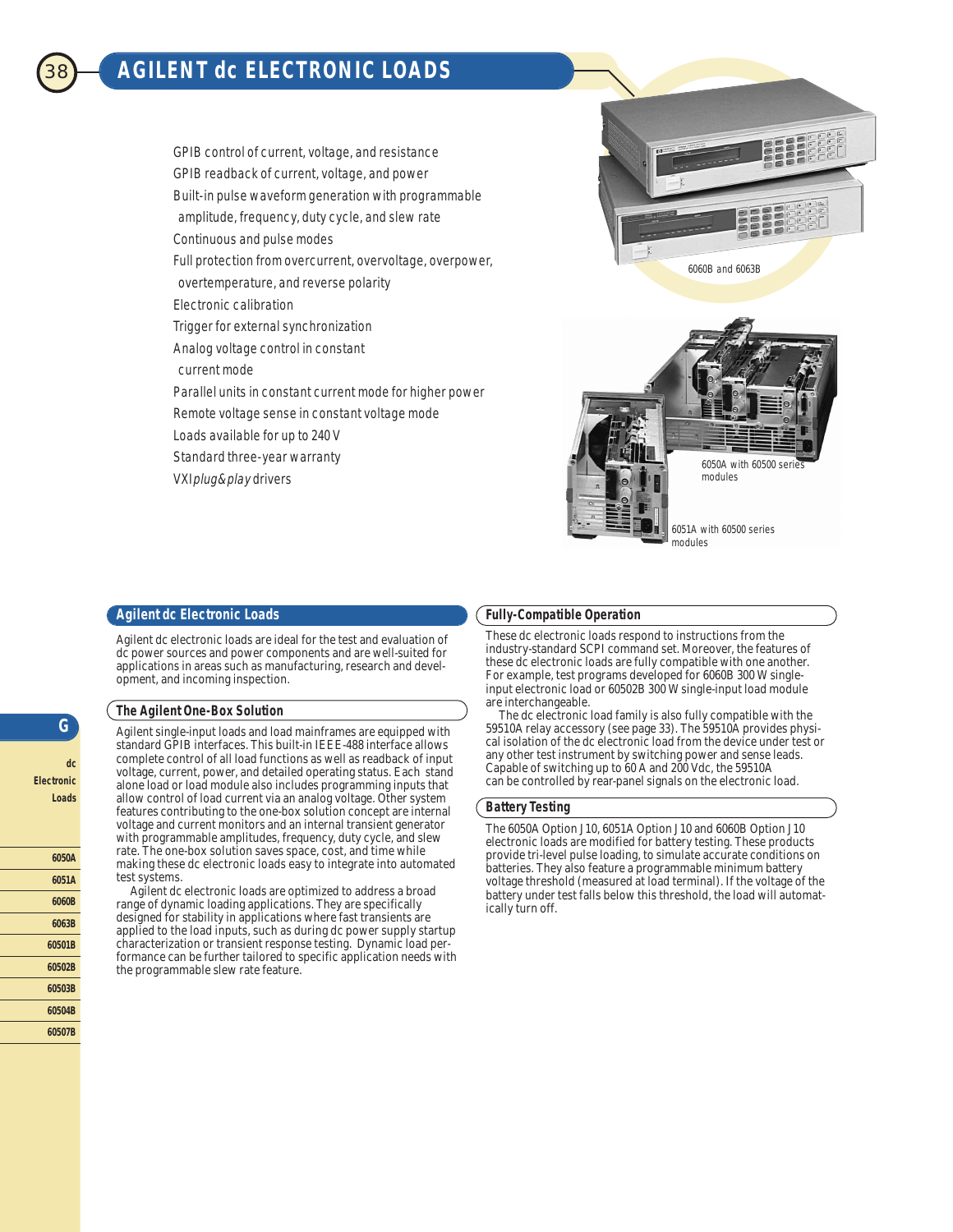# **AGILENT dc ELECTRONIC LOADS**

## **System or Manual Applications**

Agilent dc electronic loads are equally suitable for manual use on the bench. The front-panel LCD meters indicate voltage, current, and power readings. The full-function front-panel keypad allows easy, repeatable, and reliable control of the load when it is used manually. Six volatile user-definable states allow you to easily save settings for later recall. An additional user-definable powerup state allows you to define settings that are remembered when the unit is switched off and then recalled when it is switched on again.

## **Specifying System Performance**

Because Agilent electronic loads feature an integrated GPIB programmer, pulse generator, current shunt, DMM, and cabling, their performance is specified as a system. Specifications cover all the integrated functions as one unit, which eliminates the need to calculate the actual performance of the automated test system based on each component's specification. The one-box solution makes the integration and documentation of your test system fast and easy.

## **Single-Input Products**

The 6060B and 6063B are single-input loads with standard rearpanel inputs. They are also available with optional front-panel inputs in addition to the rear-panel inputs. Front-panel inputs (Option 020) make input connections to the electronic load convenient for bench applications. These front-panel terminals are capable of handling the entire current rating of the load and can accept wire gauges up to AWG#4 (22 mm<sup>2</sup>). They require no tools to tighten, making the connections quick and easy.

#### **Mainframe Products**

The 6050A 1,800-W and 6051A 600-W electronic load mainframes accept the user-installable load modules for easy system configuration and future reconfiguration, if desired. The 6050A holds up to six 60501B, 60502B, and 60503B load modules, or three 60504B and 60507B load modules, allowing up to 1,800 W of total maximum power. The 6051A holds up to two 60501B, 60502B, 60503B modules, or one 60504B or 60507B module allowing up to 600 W of total maximum power. One GPIB address is all you need for complete control and readback of all load modules within a single mainframe.

## **Operating Agilent Loads Below the Minimum Input Voltage Specification**

Agilent electronic loads meet all specifications when operated above 3.0 V; however, the dc operating characteristics also extend below this minimum-input voltage for static tests. Because of the FET technology used in the power input circuits, these electronic loads have a low minimum- input resistance allowing them to sink high currents even at low voltages.

Figure A shows the operating range of a typical Agilent dc electronic load. Notice that low-voltage operation, down to zero volts, is possible at correspondingly-reduced current levels, depending on the minimum resistance of the load. These electronic loads, therefore, can be used in many applications that previously required zero-volt loads.

#### **Constant Current**



### **Pulse and Dynamic Loading**



Power Supply Load Transient Response Power Component Testing Pulse Electroplating

#### **Constant Voltage**



I

Current Source Testing Current Limit Testing Shunt Regulator

#### **Programmable Slew Rate**



Power Supply Testing Power Component Testing Power Supply Load Transient Response

#### **Constant Resistance**



Characterizing Power Supply Crossover Power Supply Start-Up Delay Power Resistor Emulation

#### **Analog Programming**



I

**dc**

#### **Figure A**



**Electronic Loads**

1-800-452-4844

1-800-452-4844

**For more information in the U.S.A. call**

For more information in the U.S.A. call

**G**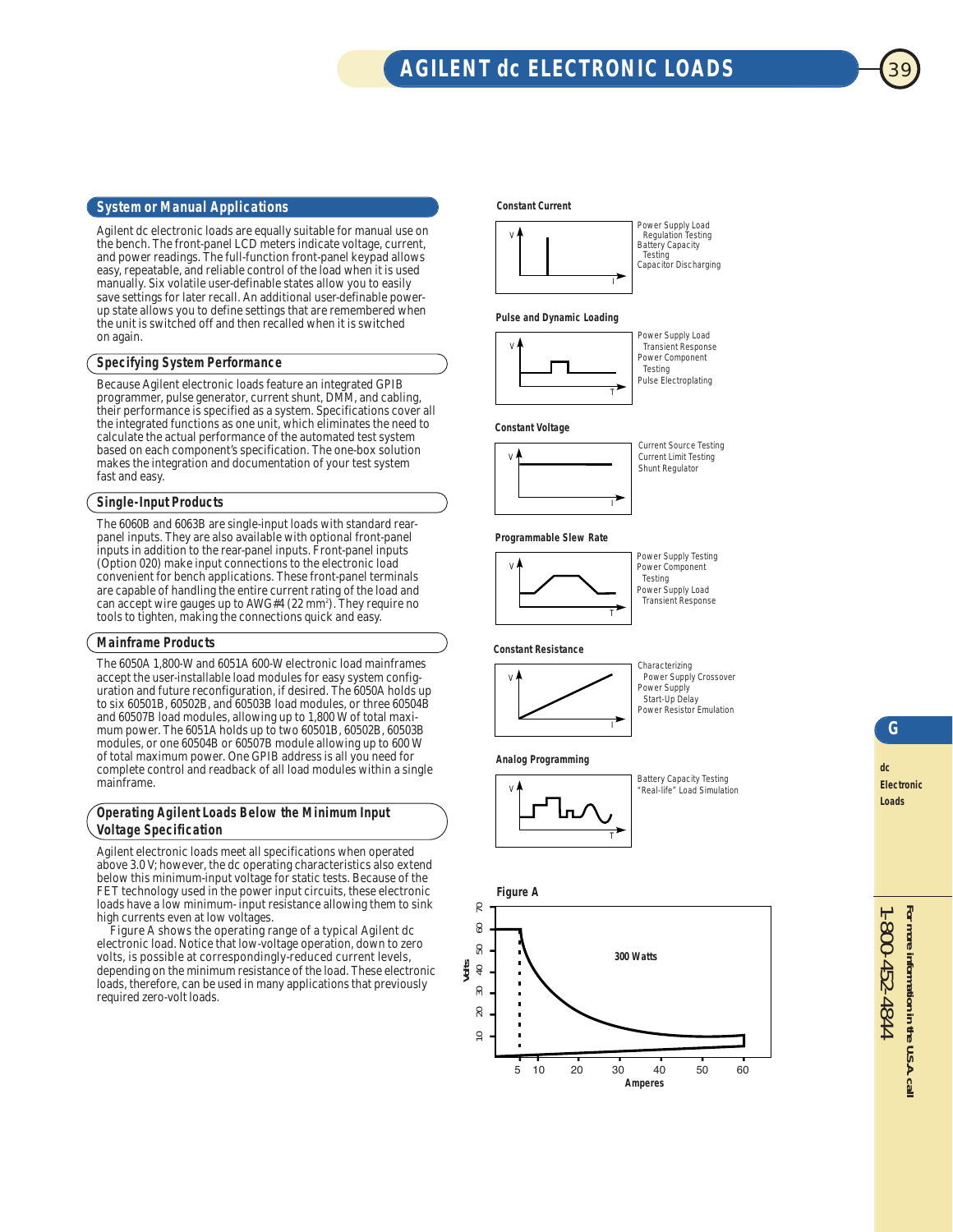# **SPECIFICATIONS**

|                                                                                                                                     | 6060B, 60502B                                             | 6063B, 60503B                                                                | 60501B                                                         | 60504B                                                           | 60507B                                                           |  |  |  |
|-------------------------------------------------------------------------------------------------------------------------------------|-----------------------------------------------------------|------------------------------------------------------------------------------|----------------------------------------------------------------|------------------------------------------------------------------|------------------------------------------------------------------|--|--|--|
| <b>Amperes</b>                                                                                                                      | 0 to 60 A                                                 | 0 to 10 A                                                                    | 0 to 30 A                                                      | 0 to 120 A                                                       | 0 to 60 A                                                        |  |  |  |
| <b>Volts</b>                                                                                                                        | 3 to 60 V                                                 | 3 to 240 V                                                                   | 3 to 60 V                                                      | 3 to 60 V                                                        | 3 to 150 V                                                       |  |  |  |
| Maximum power (at 40°C)                                                                                                             | 300 W                                                     | 250 W                                                                        | 150 W                                                          | 600 W                                                            | 500 W                                                            |  |  |  |
| <b>Constant current mode</b>                                                                                                        |                                                           |                                                                              |                                                                |                                                                  |                                                                  |  |  |  |
| Ranges                                                                                                                              | 0 to 6 A, 0 to 60 A                                       | 0 to 1 A, 0 to 10 A                                                          | 0 to 3 A, 0 to 30 A                                            | 0 to 12 A, 0 to 120 A                                            | 0 to 6 A. 0 to 60 A                                              |  |  |  |
| Accuracy                                                                                                                            | $0.1\% \pm 75$ mA                                         | $0.15\% \pm 10$ mA                                                           | $0.1\% \pm 40$ mA                                              | $0.12\% \pm 130$ mA                                              | $0.1\% \pm 80$ mA                                                |  |  |  |
| Regulation                                                                                                                          | 10 <sub>m</sub> A                                         | 8 <sub>m</sub> A                                                             | 10 mA                                                          | 10 mA                                                            | 10 mA (w/ $\geq$ 3 V at the point)                               |  |  |  |
| <b>Constant voltage mode</b><br>Accuracy                                                                                            | $0.1\% \pm 50$ mV                                         | $0.12\% \pm 120$ mV                                                          | $0.1\% \pm 50$ mV                                              | $0.1\% \pm 50$ mV                                                | $0.1\% \pm 125$ mV                                               |  |  |  |
| Regulation (w/remote sense) 10 mV                                                                                                   |                                                           | $10 \text{ mV}$                                                              | 5 mV                                                           | 20 mV                                                            | $10 \text{ mV}$                                                  |  |  |  |
| Constant resistance mode 0.033 to 1.0 $\Omega$                                                                                      |                                                           | 0.20 to 24.0 $\Omega$                                                        | 0.067 to 2 $\Omega$                                            | $0.017$ to $0.5 \Omega$                                          | 0.033 to 2.5 $\Omega$                                            |  |  |  |
| Ranges                                                                                                                              | 1 to 1,000 $\Omega$                                       | 24 to 10,000 $\Omega$                                                        | 2 to 2.000 $\Omega$                                            | $0.5$ to 500 $\Omega$                                            | 2.5 to 2.500 $\Omega$                                            |  |  |  |
|                                                                                                                                     | 10 to 10,000 $\Omega$                                     | 240 to 50.000 Ω                                                              | 20 to 10,000 $\Omega$                                          | 5 to 5,000 $\Omega$                                              | 25 to 10,000 Ω                                                   |  |  |  |
| Accuracy                                                                                                                            | 1 $\Omega$ : 0.8% ±8 m $\Omega$                           | 24 $\Omega$ : 0.8% ± 200 m $\Omega$                                          | $2 \Omega$ : 0.8%, ±16 m $\Omega$                              | $0.5 \Omega$ : 0.8% ±5 m $\Omega$                                | $2.5 \Omega$ : 0.8% ±16 m $\Omega$                               |  |  |  |
|                                                                                                                                     | (with $\geq 6$ A at input)                                | (with $\geq$ 1 A at input)                                                   | (with $\geq$ 3 A at input)                                     | (with $\geq$ 12 A at input)                                      | (with $\geq 6$ A at input)                                       |  |  |  |
|                                                                                                                                     | $1$ K $\Omega$ : 0.3% ±8 mS<br>(with $\geq 6$ V at input) | 10 K $\Omega$ : 0.3% ±0.3 mS<br>(with $\geq$ 24 V at input)                  | $2$ K $\Omega$ : 0.3% $\pm$ 5 mS<br>(with $\geq 6$ V at input) | 500 $\Omega$ : 0.3% ±18 mS<br>(with $\geq 6$ V at input)         | 2.5 KΩ: 0.3% ±5 mS<br>(with $\geq$ 15 V at input)                |  |  |  |
|                                                                                                                                     | 10 K $\Omega$ : 0.3% ±8 mS                                | 50 K $\Omega$ : 0.3% ±0.3 mS                                                 | 10 K $\Omega$ : 0.3% ±5 mS                                     | $5$ K $\Omega$ : 0.3% ±18 mS                                     | 10 K $\Omega$ : 0.3% ±5 mS                                       |  |  |  |
|                                                                                                                                     | (with $\geq 6$ V at input)                                | (with $\geq$ 24 V at input)                                                  | (with $\geq 6$ V at input)                                     | (with $\geq 6$ V at input)                                       | (with $\geq$ 15 V at input)                                      |  |  |  |
| <b>Transient generator</b>                                                                                                          |                                                           |                                                                              |                                                                |                                                                  |                                                                  |  |  |  |
| Frequency range                                                                                                                     | 0.25 Hz to 10 kHz                                         | 0.25 Hz to 10 kHz                                                            | 0.25 Hz to 10 kHz                                              | 0.25 Hz to 10 kHz<br>3%                                          | 0.25 Hz to 10 kHz                                                |  |  |  |
| Accuracy<br>Duty cycle range                                                                                                        | 3%<br>3 to 97% (0.25 Hz to 1 kHz)                         | 3%<br>3 to 97% (0.25 Hz to 1 kHz)                                            | 3%<br>3 to 97% (0.25 Hz to 1 kHz)                              | 3 to 97% (0.25 Hz to 1 kHz)                                      | 3%<br>3 to 97% (0.25 Hz to 1 kHz)                                |  |  |  |
|                                                                                                                                     | 6 to 94% (1 to 10 kHz)                                    | 6 to 94% (1 to 10 kHz)                                                       | 6 to 94% (1 to 10 kHz)                                         | 6 to 94% (1 to 10 kHz)                                           | 6 to 94% (1 to 10 kHz)                                           |  |  |  |
| Accuracy                                                                                                                            | 6% of setting $\pm 2\%$                                   | 6% of setting $±2%$                                                          | 6% of setting $\pm 2\%$                                        | 6% of setting $±2%$                                              | 6% of setting $\pm 2\%$                                          |  |  |  |
| Current level high range 60-A range:                                                                                                |                                                           | 10-A range:                                                                  | 30-A range:                                                    | 120-A range:                                                     | 60-A range:                                                      |  |  |  |
| Accuracy                                                                                                                            | $0.1\% \pm 350$ mA                                        | $0.18\% \pm 50$ mA                                                           | $0.1\% \pm 200$ mA                                             | $0.15\% \pm 700$ mA                                              | $0.1\% \pm 350$ mA                                               |  |  |  |
| Current level low range 6-A range:                                                                                                  |                                                           | 1-A range:                                                                   | 3-A range:                                                     | 12-A range:                                                      | 6-A range:                                                       |  |  |  |
| Accuracy                                                                                                                            | $0.1\% \pm 80$ mA                                         | $0.18\% \pm 13 \text{ mA}$<br>3 to 240 V                                     | $0.1\% \pm 40$ mA                                              | $0.15\% \pm 160$ mA                                              | $0.1\% \pm 85$ mA                                                |  |  |  |
| Voltage level<br>Voltage level accuracy 0.1% ±300 mV                                                                                | 3 to 60 V                                                 | $0.15\% \pm 1.1 V$                                                           | 3 to 60 V<br>$0.1\% \pm 300$ mV                                | 3 to 60 V<br>$0.15\% \pm 300$ mV                                 | 3 to 150 V<br>$0.15\% \pm 750$ mV                                |  |  |  |
| <b>Readback specifications</b>                                                                                                      |                                                           |                                                                              |                                                                |                                                                  |                                                                  |  |  |  |
| Current readback accuracy 0.05% ±65 mA                                                                                              |                                                           | $0.12\% \pm 10$ mA                                                           | $0.06\% \pm 40$ mA                                             | $0.1\% \pm 110$ mA                                               | $0.1\% \pm 65$ mA                                                |  |  |  |
| Voltage readback accuracy $\pm (0.05\% + 45 \text{ mV})$                                                                            |                                                           | $\pm (0.1\% + 150 \text{ mV})$                                               | $\pm (0.5\% + 45 \text{ mV})$                                  | $\pm (0.1\% + 45 \text{ mV})$                                    | $\pm (0.17\% + 90 \text{ mV})$                                   |  |  |  |
| Ripple and noise                                                                                                                    |                                                           |                                                                              |                                                                |                                                                  |                                                                  |  |  |  |
| (20-Hz to 10-MHz noise) 4 mA rms                                                                                                    |                                                           | 1 mA rms                                                                     | 2 mA rms                                                       | 6 mA rms                                                         | 4 mA rms                                                         |  |  |  |
| Current                                                                                                                             | 40 mA peak-to-peak                                        | 10 mA peak-to-peak                                                           | 20 mA peak-to-peak                                             | 60 mA peak-to-peak                                               | 40 mA peak-to-peak                                               |  |  |  |
| Voltage                                                                                                                             | 6 mV rms                                                  | 6 mV rms                                                                     | 5 mV rms                                                       | 8 mV rms                                                         | 10 mV rms                                                        |  |  |  |
| <b>Supplemental Characteristics</b><br>(Non-warranted characteristics determined by design that are useful in applying the product) |                                                           |                                                                              |                                                                |                                                                  |                                                                  |  |  |  |
| Constant current mode 60-A range: 16 mA<br>Resolution                                                                               |                                                           | 10-A range: 2.6 mA                                                           | 30-A range: 8 mA                                               | 120-A range: 32 mA                                               | 60-A range: 16 mA                                                |  |  |  |
| Temperature coefficient 100 ppm/ $^{\circ}$ C ±5 mA/ $^{\circ}$ C                                                                   | 6-A range: 1.6 mA                                         | 1-A range: 0.26 mA<br>150 ppm/°C ±1 mA/°C                                    | 3-A range: 0.8 mA<br>100 ppm/^C ±3 mA/^C                       | 12-A range: 3.2 mA<br>120 ppm/°C ±8 mA/°C                        | 6-A range: 1.6 mA<br>120 ppm/^C ±5 mA/^C                         |  |  |  |
| Constant voltage mode                                                                                                               |                                                           |                                                                              |                                                                |                                                                  |                                                                  |  |  |  |
| Resolution                                                                                                                          | $16 \text{ mV}$                                           | 64 mV                                                                        | 16 mV                                                          | 16 mV                                                            | 40 mV                                                            |  |  |  |
| Temperature coefficient 100 ppm/ $^{\circ}$ C ±5 mV/ $^{\circ}$ C                                                                   |                                                           | 120 ppm/°C ±10 mV/°C                                                         | 100 ppm/°C ±5 mV/°C                                            | 100 ppm/°C ±5 mV/°C                                              | 100 ppm/^C ±5 mV/^C                                              |  |  |  |
| Constant resistance mode $1 \Omega$ : 0.27 m $\Omega$                                                                               |                                                           | 24 $\Omega$ : 6 m $\Omega$                                                   | $2 \Omega$ : 0.54 m $\Omega$                                   | $0.5 \Omega$ : 0.14 m $\Omega$                                   | $2.5 \Omega$ : 0.67 m $\Omega$                                   |  |  |  |
| Resolution                                                                                                                          | $1$ K $\Omega$ : 0.27 mS                                  | $10$ K $\Omega$ : 0.011 mS                                                   | $2$ K $\Omega$ : 0.14 mS                                       | 500 $\Omega$ : 0.54 mS                                           | $2.5$ K $\Omega$ : 0.10 mS                                       |  |  |  |
|                                                                                                                                     | $10$ KΩ: 0.027 mS                                         | $50$ K $\Omega$ : 0.001 mS                                                   | $10$ K $\Omega$ : 0.014 mS                                     | $5$ K $\Omega$ : 0.054 mS                                        | 10 K $\Omega$ : 0.01 mS                                          |  |  |  |
| Temperature coefficient $1 \Omega$ : 800 ppm/ $^{\circ}$ C                                                                          | $\pm 0.4$ m $\Omega$ /°C                                  | 24 $\Omega$ : 800 ppm/ $\degree$ C<br>$\pm 10 \,\mathrm{m}\Omega/\mathrm{C}$ | $2 \Omega$ : 800 ppm/ $^{\circ}$ C<br>$\pm 0.8$ m $\Omega$ /°C | $0.5 \Omega$ : 800 ppm/ $^{\circ}$ C<br>$\pm 0.2$ m $\Omega$ /°C | $2.5 \Omega$ : 800 ppm/ $^{\circ}$ C<br>$\pm 0.8$ m $\Omega$ /°C |  |  |  |
|                                                                                                                                     | 1 K $\Omega$ : 300 ppm/ $\degree$ C                       | 10 K $\Omega$ : 300 ppm/ $\Gamma$ C                                          | $2$ K $\Omega$ : 300 ppm/ $\Gamma$ C                           | 500 $\Omega$ : 300 ppm/°C                                        | 2.5 K $\Omega$ : 300 ppm/°C                                      |  |  |  |
|                                                                                                                                     | $\pm 0.6$ mS/ $\degree$ C                                 | $\pm 0.03$ mS/ $\degree$ C                                                   | $\pm 0.5$ mS/ $\degree$ C                                      | $±1.2$ mS/ $°C$                                                  | $\pm 0.3$ mS/ $\degree$ C                                        |  |  |  |
|                                                                                                                                     | 10 K $\Omega$ : 300 ppm/ $\degree$ C                      | 50 K $\Omega$ : 300 ppm/ $\degree$ C                                         | 10 K $\Omega$ : 300 ppm/ $\degree$ C                           | 5 K $\Omega$ : 300 ppm/ $\Gamma$ C                               | 10 K $\Omega$ : 300 ppm/ $\degree$ C                             |  |  |  |
| <b>Transient generator</b>                                                                                                          | $\pm 0.6$ mS/ $\degree$ C                                 | $\pm 0.03$ mS/ $\degree$ C                                                   | $±0.5$ mS/ $°C$                                                | $±1.2$ mS/ $°C$                                                  | $\pm 0.3$ mS/ $\degree$ C                                        |  |  |  |
| Frequency range                                                                                                                     | 0.25 Hz to 10 kHz                                         | 0.25 Hz to 10 kHz                                                            | 0.25 Hz to 10 kHz                                              | 0.25 Hz to 10 kHz                                                | 0.25 Hz to 10 kHz                                                |  |  |  |
| Resolution                                                                                                                          | 4% or less                                                | 4% or less                                                                   | 4% or less                                                     | 4% or less                                                       | 4% or less                                                       |  |  |  |
| Duty cycle range                                                                                                                    | 3 to 97% (0.25 Hz to 1 kHz)                               | 3 to 97% (0.25 Hz to 1 kHz)                                                  | 3 to 97% (0.25 Hz to 1 kHz)                                    | 3 to 97% (0.25 Hz to 1 kHz)                                      | 3 to 97% (0.25 Hz to 1 kHz)                                      |  |  |  |
|                                                                                                                                     | 6 to 94% (1 to 10 kHz)                                    | 6 to 94% (1 to 10 kHz)                                                       | 6 to 94% (1 to 10 kHz)                                         | 6 to 94% (1 to 10 kHz)                                           | 6 to 94% (1 to 10 kHz)                                           |  |  |  |
| Resolution<br>Current level high range 60-A range:                                                                                  | 4%                                                        | 4%<br>10-A range:                                                            | 4%<br>30-A range:                                              | 4%<br>120-A range:                                               | 4%<br>60-A range:                                                |  |  |  |
| Resolution                                                                                                                          | 260 mA                                                    | 43 mA                                                                        | 130 mA                                                         | 520 mA                                                           | 260 mA                                                           |  |  |  |
| Current level low range 6-A range:                                                                                                  |                                                           | 1-A range:                                                                   | 3-A range:                                                     | 12-A range:                                                      | 6-A range:                                                       |  |  |  |
| Resolution                                                                                                                          | 26 mA                                                     | 4 mA                                                                         | 13 mA                                                          | 52 mA                                                            | 26 mA                                                            |  |  |  |
| Current temperature coefficient 100 ppm/°C ±7 mA/°C                                                                                 |                                                           | 180 ppm/°C ±1.2 mA/°C                                                        | 100 ppm/°C ±5 mA/°C                                            | 150 ppm/°C ±10 mA/°C                                             | 150 ppm/^C ±5 mA/^C                                              |  |  |  |
| Voltage level resolution 260 mV                                                                                                     |                                                           | 1 <sub>V</sub>                                                               | 260 mV                                                         | 260 mV                                                           | 650 mV                                                           |  |  |  |
| Voltage temperature coefficient 150 ppm/°C ±5 mV/°C                                                                                 |                                                           | 120 ppm/°C ±10 mV/°C                                                         | 150 ppm/°C ±5 mV/°C                                            | 150 ppm/°C ±5 mV/°C                                              | 150 ppm/ $^{\circ}$ C $\pm$ 5 mV/ $^{\circ}$ C                   |  |  |  |
| Programmable slew rate 60-A range:                                                                                                  |                                                           | 10-A range:                                                                  | 30-A range:                                                    | 120-A range:                                                     | 60-A range:                                                      |  |  |  |
|                                                                                                                                     | 1 A/ms to $5$ A/ $\mu$ s<br>6-A range:                    | $0.17$ A/ms to 0.83 A/µs<br>1-A range:                                       | $0.5$ A/ms to 2.5 A/µs<br>3-A range:                           | 2 A/ms to 10 A/µs<br>12-A range:                                 | 1 A/ms to 5 A/ $\mu$ s<br>6-A range:                             |  |  |  |
|                                                                                                                                     | $0.1$ A/ms to $0.5$ A/ $\mu$ s                            | 17 A/ms to 83 A/ms                                                           | 0.2 A/ms to 0.25 A/ $\mu$ s                                    | $0.2$ A/ms to 1 A/µs                                             | $0.1$ A/ms to $0.5$ A/µs                                         |  |  |  |
| Rise/fall time                                                                                                                      | $12 \mu s$ to 8 ms                                        | $16 \mu s$ to 8 ms                                                           | $12 \mu s$ to 8 ms                                             | $12 \mu s$ to 8 ms                                               | $18 \mu s$ to $8 \text{ ms}$                                     |  |  |  |
|                                                                                                                                     |                                                           |                                                                              |                                                                |                                                                  |                                                                  |  |  |  |

**G dc** 

**Loads**

**Electronic**